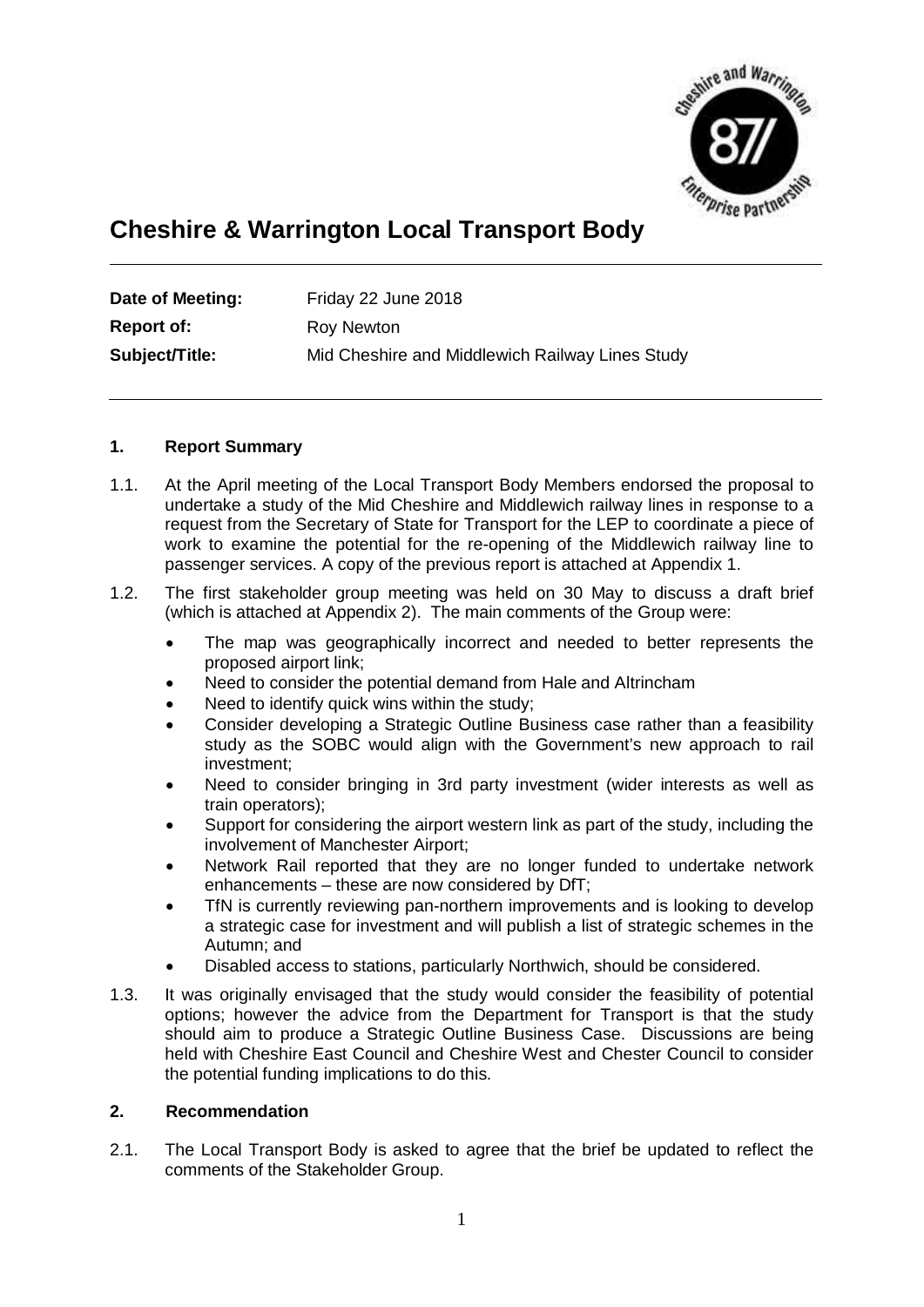# **APPENDIX 1 – Report to April LTB**

## **1. Report Summary**

- 1.1. The Secretary of State for Transport has asked the LEP to coordinate a piece of work to examine the potential for the re-opening of the Middlewich railway line to passenger services. It is, therefore, proposed that the LEP coordinate a piece of work that assesses the potential for running passenger services along the Middlewich Railway Line to link to the Crewe Hub, with new stations at both Middlewich and Gadbrook Park and linkage with services along the Mid Cheshire Line.
- 1.2. It is proposed to establish a working group to oversee the day-to-day management of consultants who would need to be procured to undertake the work. The working group would feed into a Stakeholder Group to make sure that it is rooted in, and properly reflects, the views and aspirations of users of the railway, as well as other stakeholders. The working group will report back progress and any emerging issues to the Local Transport Body.
- 1.3. It is envisaged that the first meeting of the Stakeholder Group will take place in early May and that the study would take about 6 months. Funding will need to be secured to undertake this work and it is currently envisaged that contributions will be sought from C&WLEP, Cheshire West and Chester Council, and Cheshire East Council.

#### **2. Recommendation**

2.1. The Local Transport Body is asked to endorse the proposed study.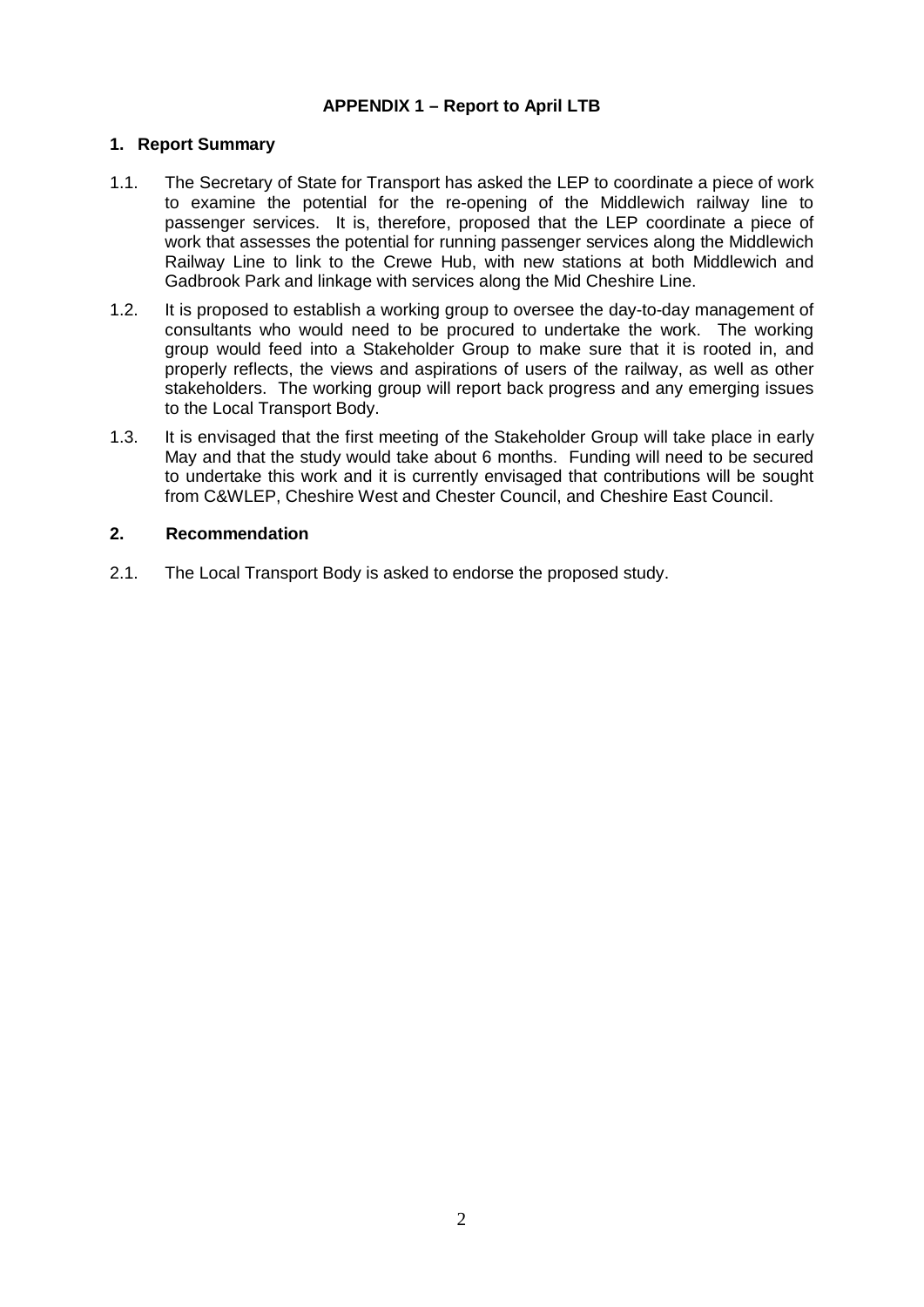# **3. Background**

- 3.1. The Secretary of State for Transport has asked the LEP to coordinate a piece of work to examine the potential for the re-opening of the Middlewich railway line to passenger services.
- 3.2. For too many journeys across the Cheshire and Warrington area rail travel either is not an option or when it is an option it does not match the convenience, comfort or cost of travel by car. To support a doubling of the economy rail will need to play a greater part than it currently does. We need to revolutionise rail travel across the geography building on HS2 investment to create effective access to labour markets, population centres, education and healthcare in order to unlock growth.
- 3.3. Internal connectivity by rail in the sub-region is limited, with particularly poor east-west connectivity and a number of towns with either poorly located stations or not having a local station at all. Middlewich is an example of the latter. The Middlewich branch line currently has no scheduled passenger services running along it and the previous station at Middlewich was closed in 1960, with the buildings being subsequently demolished. The line was reduced to single track and is currently used as a diversion route for the West Coast Main Line.
- 3.4. The C&W LEP is coordinated a pan-regional partnership comprising Cheshire East Council, Cheshire West and Chester Council, Warrington Council, North Wales' local authorities, Constellation Partnership and the rail industry to develop a West and Wales Rail Prospectus which sets out the collective long-term vision for improvements to the rail network, building upon the work and progress achieved to date through Growth Track 360, Constellation Partnership and Warrington New City. The prospectus aligns with TfN's Strategic Corridor covering 'West and Wales' and sets out plans to transform rail travel through creating effective access by rail to labour markets, population centres, education and healthcare in order to unlock growth. This includes ensuring that an integrated rail network is in place that works for everyone.
- 3.5. Key emerging priorities from the Rail Prospectus are the development of key hubs at Crewe, Chester, Warrington and Manchester Airport to improve inter-regional connectivity and enhancing the potential of the future HS2 network through improving connectivity on Strategic Rail Corridors. A priority is to increase connectivity to the intra-regional network by enhancing services through the proposed HS2 Crewe Hub and the other core hub stations (Chester, Warrington and Manchester Airport) to facilitate better interchange and hence open up a wider range of destinations. The vision is to increase service frequencies, reduce journey times and improve the quality of the trains across the network to support the growing economy, and includes the potential for the use of Middewich line for passenger use alongside improvements to the Mid Cheshire Line.

# **4. Opportunities to Deliver Sustainable Economic Growth**

- 4.1. The Constellation Partnership's emerging growth strategy builds upon a new HS2 Hub Station coming to Crewe and the area's success and growth in science, engineering, rail and automotive sectors. Through the expansion and regeneration of Crewe and stronger linkage to the cluster of towns and villages in mid-Cheshire, the Partnership aims to create the opportunity for growth that would otherwise take decades to deliver, and underpin Crewe's position as the "Gateway to the Northern Powerhouse". Connectivity to the HS2 Hub is, therefore, a key component to help drive this economic growth.
- 4.2. Middlewich is a market town with a population of around 13,700. The closeness to the M6 motorway has led to the creation of a large distribution and business park at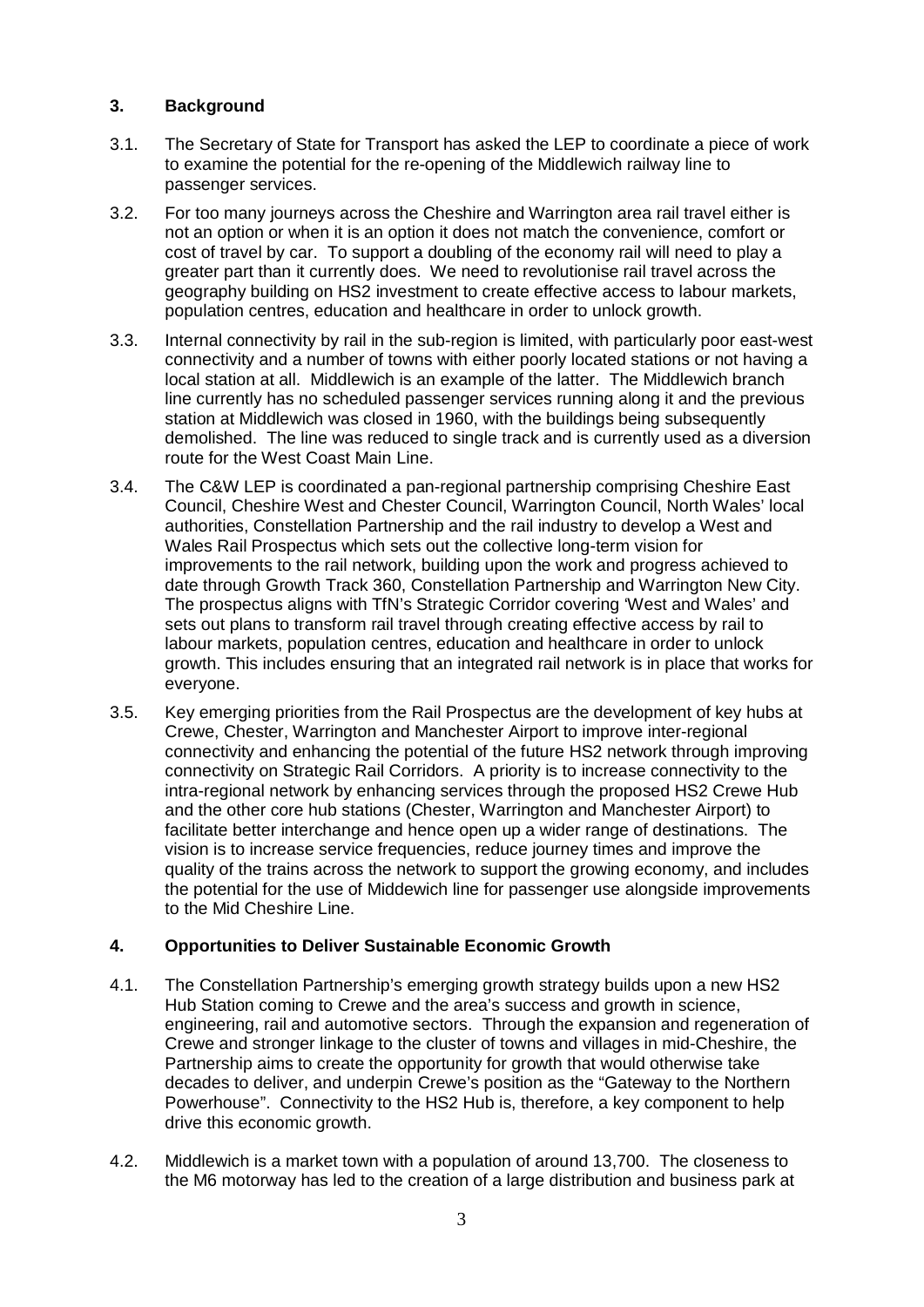Midpoint 18 and the town centre has about 80 retail units. The town is identified as a Key Service Centre which is expected to accommodate in order of 75 hectares of additional employment land and 1,950 new homes in the period to 2030. The town is not currently connected to the rail network but the Cheshire East Council Local Plan Strategy sets out an intention to safeguard land to explore the potential delivery of a new train station on the Middlewich line.

- 4.3. Gadbrook Park is a 100 Ha business park currently employing over 4000 people and located adjacent to the Middlewich branch line but not connected to it. The Cheshire West and Chester Local Plan identifies the Park as a key site which will be retained and protected for continued employment purposes. The Plan proposals are for an allocation of 3ha for employment classes B1, B2, B8 at Gadbrook Park with a further 19 Ha on land to the south A556/south-west Gadbrook Park for the same use classes. The Local Plan supports improvements and enhancements to the rail network and is proposing to safeguard sufficient land for a railway station.
- 4.4. Provision of passenger services along the Middlewich line on to the Mid Cheshire Line opens up the opportunity for a large area to benefit from direct access to the Crewe Hub by rail. This includes Northwich, Knutsford and Middlewich together with the smaller villages along the Mid Cheshire Line. This access to Crewe Hub would not only provide access to HS2 fast services (especially to London and Birmingham) but also a wide range of West Coast Main Line and regional services thus significantly expanding the opportunities for rail commuting and business trips. At the same time a new station at Gadbrook Park would open up the ability for rail commuting to the business park, which suffers from significant peak road congestion at the moment, as well as giving businesses on the park direct access to Crewe Hub by rail.

# **5. Proposed Study**

- 5.1. Given the above it is, therefore, proposed that the LEP coordinate a piece of work that assesses the potential for running passenger services along the Middlewich Railway Line to link to the Crewe Hub, with new stations at both Middlewich and Gadbrook Park and linkage with services along the Mid Cheshire Line.
- 5.2. The first stage will be to identify the potential demand for reinstating passenger services on the Middlewich branch line and identify any constraints to running these services. The work would need to assess:
	- · the opportunities for passenger services that re-use of the Middlewich line would offer, taking account the timetable interactions with platform availability at the Crewe Hub and current and proposed timetabled services on the Mid Cheshire Railway Line;
	- · the potential levels of demand for the services taking into account demand from the introduction of new stations at Middlewich and Gabrook Park and potential demand arising from unlocking development as a result of the introduction of the passenger services;
	- · assess options for where the passenger services should travel to and from, including the use of the Mid Cheshire Railway Line;
	- · understand the interactions of new services with Crewe Hub and current and proposed services on the Mid Cheshire Railway Line
	- · infrastructure capacity constraints that would need to be addressed to deliver the passenger services; and
	- the financial income and operating costs of operating the identified passenger service options
- 5.3. The second stage of the work would be to develop outline solutions, including high level cost estimates and value for money assessments, to address any infrastructure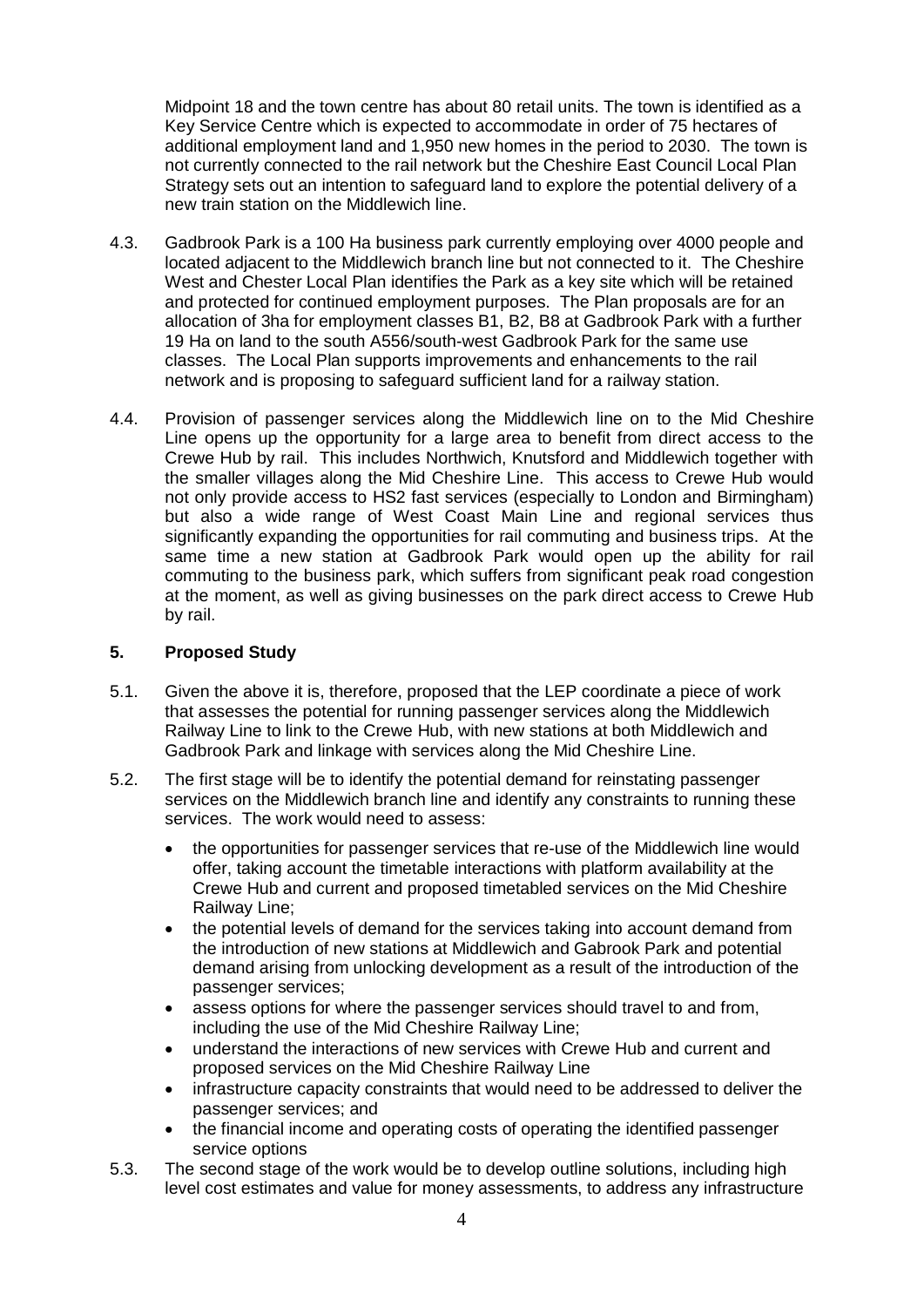capacity constraints that had been identified in stage 1. The study would also review work previously undertaken e.g. the business case developed by the Mid Cheshire Rail Users Association.

5.4. Both stages of work would need to be undertaken with Network Rail, who would be able to provide network details and advise on infrastructure capability and associated constraints. A detailed brief will be developed for discussion at the first Stakeholder meeting.

# **6. Study Management**

- 6.1. It is envisaged that the LEP would convene a working group comprising representatives from:
	- · C&W LEP
	- · Cheshire East Council
	- · Cheshire West and Chester Council
	- **Network Rail**
	- · TfGM
	- · Merseytravel
- 6.2. The working group would oversee the day-to-day management of consultants who would need to be procured to undertake the work. The working group would feed into a Stakeholder Group to make sure that it is rooted in, and properly reflects, the views and aspirations of users of the railway, as well as other stakeholders. The working group will report back progress and any emerging issues to the Local Transport Body.

# **7. Stakeholder Group**

- 7.1. It is envisaged that the Stakeholder Group will meet 3 times: at the beginning, partway through and at the end of the study to ensure wider stakeholder technical and non-technical views are captured by the work. The proposed membership of the group includes:
	- · Department for Transport
	- · Network Rail
	- · Mid Cheshire Rail Users Association
	- · Mid Cheshire Development Board
	- Middlewich Town Council
	- · CPRE
	- · Cheshire East Council
	- · Cheshire West and Chester Council
	- · Local MPs
- 7.2. It is anticipated that the first meeting of the Stakeholder Group will take place in early May. It is currently envisaged that the representation of the two local authorities would be at senior officer level, but the transport portfolio holders would be welcome to attend. The LTB is also invited for its views on whether other stakeholders should be invited onto the Group.

# **8. Funding**

8.1. Funding will need to be secured to undertake this work and it is currently envisaged that contributions will be sought from C&WLEP, Cheshire West and Chester Council, and Cheshire East Council.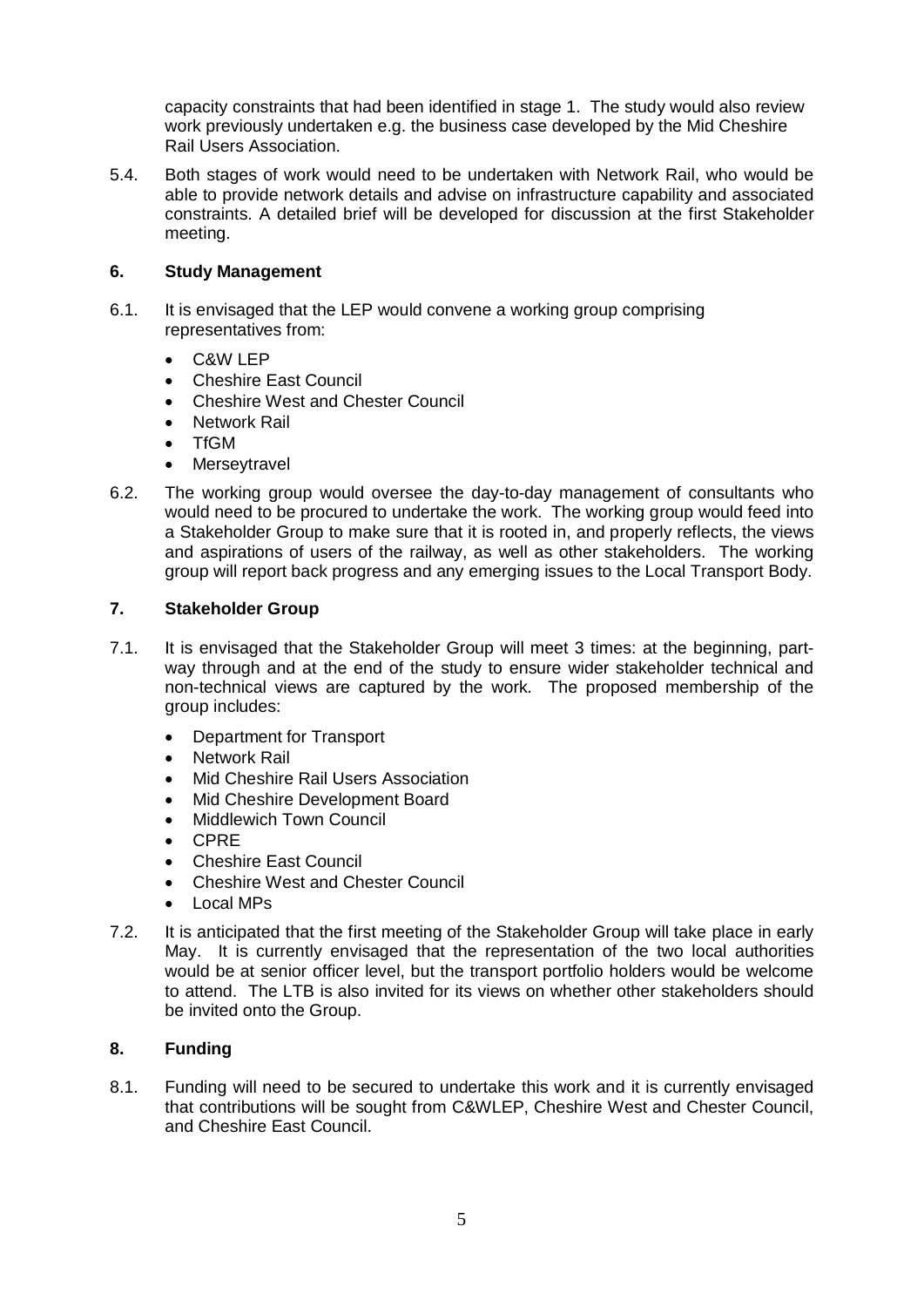# **APPENDIX 2**

# **Draft Brief for the Mid Cheshire and Middlewich Railway Lines Study**

# **1. Purpose of the Study**

The purpose of the study is to assess the options for the re-opening of the Middlewich railway line to passenger services, and assessing the potential for new stations at Middlewich and Gadbrook Park alongside improving passenger services along the Mid Cheshire railway line.



Source: West and Wales Strategic Rail Prospectus

# **2. Context**

The Cheshire and Warrington Local Enterprise Partnership (C&W LEP) area is one of the most productive and economically successful economies in the UK. Whilst key centres in this economy are served directly by the rail network a large part of it is characterised by old rolling stock, slow journeys and fragmented service patterns. Hence, for too many journeys rail travel either is not an option or when it is an option it does not match the convenience, comfort or cost of travel by car. To support the Strategic economic Plans aim of doubling of the economy in terms of GVA by 2040 rail will need to play a greater part than it currently does. We need to revolutionise rail travel across the geography building on High Speed Two (HS2) investment to create effective access to labour markets, population centres, education, tourism, leisure and healthcare in order to unlock growth.

A pan-regional partnership comprising the; C&W LEP, Cheshire East Council, Cheshire West and Chester Council, Warrington Borough Council, North Wales' local authorities, Constellation Partnership, Growthtrack 360, Liverpool City Region and the rail industry has developed a comprehensive vision for improving rail services across the area. The priority is to increase connectivity for the intra-regional network by enhancing services through the proposed HS2 Crewe Hub and the other core hub stations (Chester, Warrington and Manchester Airport) to facilitate better interchange and hence open up a wider range of destinations. Our vision is to increase service frequencies, reduce journey times and improve the quality of the trains across the network to support the growing economy.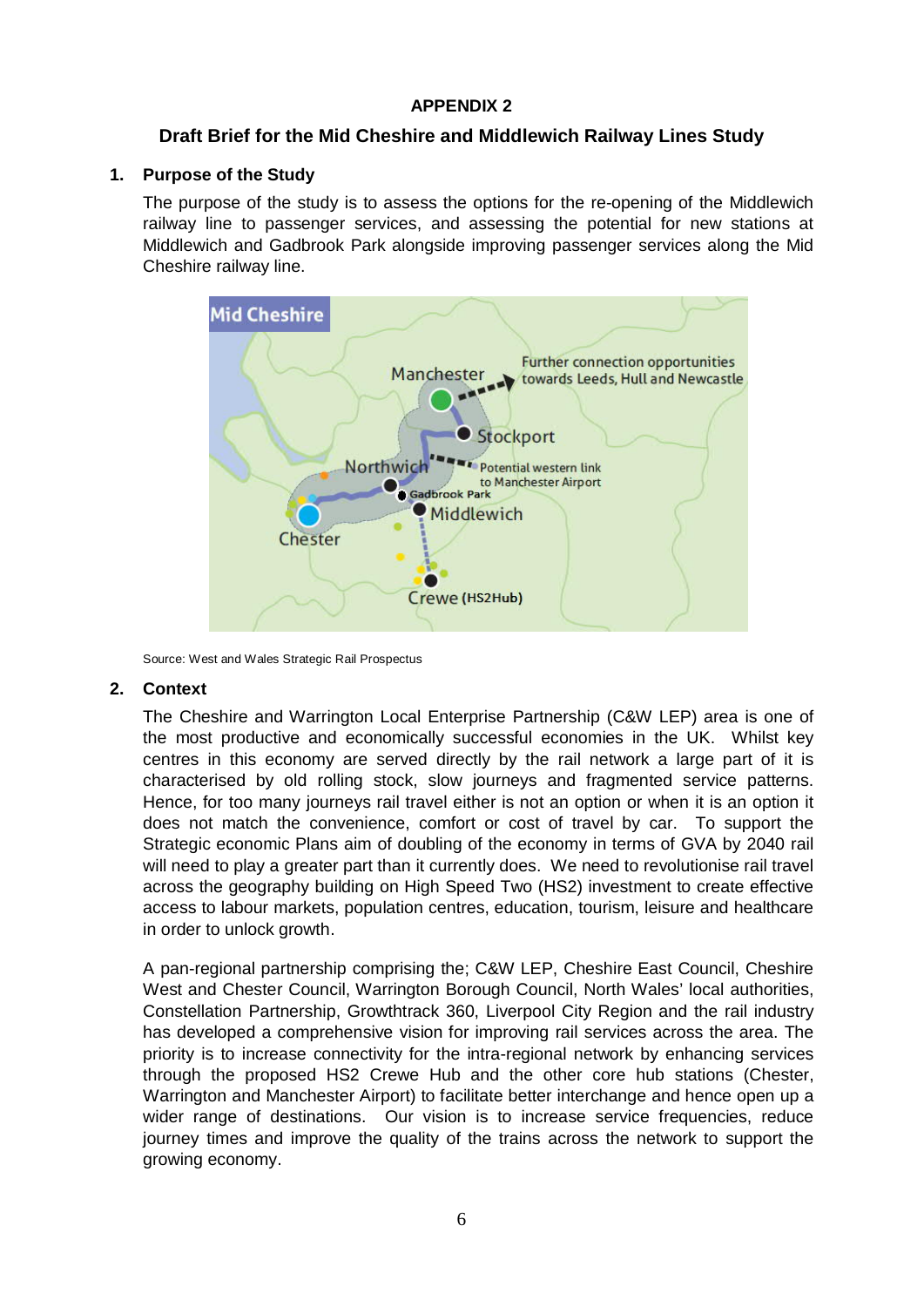Currently east-west rail connectivity across the sub-region is particularly poor with a number of towns with either stations located away from the urban centre or towns not having a local station at all. Middlewich is an example of the latter. The Middlewich branch line runs from the Crewe/Manchester line near Sandbach via Middlewich to meet up with the Chester to Manchester Mid Cheshire line in a triangular junction near to Northwich Station. It currently has no scheduled passenger services running along it and the previous station at Middlewich was closed in 1960, with the buildings being subsequently demolished. The line was reduced to single track and is currently available for use by freight services (e.g. stone trains from the Peak District to access the West Coast Main Line) and as a diversion route for the WCML passenger services.

#### **2.1. Opportunities to Deliver Sustainable Economic Growth**

The Constellation Partnership's emerging growth strategy builds upon a new HS2 Hub Station coming to Crewe and the area's success and growth in science, engineering, rail and automotive sectors. Through the expansion and regeneration of Crewe and stronger linkage to the cluster of towns and villages in mid-Cheshire, the Partnership aims to create the opportunity for growth that would otherwise take decades to deliver, and underpin Crewe's position as the "Gateway to the Northern Powerhouse". Connectivity to the HS2 Hub is, therefore, a key component to help drive this economic growth.

Middlewich is a market town with a population of around 13,700. The closeness to the M6 motorway has led to the creation of a large distribution and business park at Midpoint 18 and the town centre has about 80 retail units. The town is identified as a Key Service Centre which is expected to accommodate in order of 75 hectares of additional employment land and 1,950 new homes in the period to 2030. The town is not currently connected to the rail network but the Cheshire East Council Local Plan Strategy sets out an intention to safeguard land to explore the potential delivery of a new train station on the Middlewich line. Currently the nearest stations are at Holmes Chapel (c6km away, trains to Manchester, Airport & Crewe) and Winsford (c5km away, trains to Liverpool, Crewe and Birmingham).

Northwich and adjoining Parishes with a population of over 75,000 has undergone £130m of public and private sector investment to transform the market town within recent years. The Local Plan (Part One) makes provision for at least 4,300 new homes and 30 hectares of additional land for business and industrial development, in the town up to 2030. Gadbrook Park is an established 100 ha business park located on the outskirts of Northwich on the A556, currently employing over 4,000 people and located adjacent to the Middlewich branch line but not connected to it. The Cheshire West and Chester Local Plan identifies Gadbrook Park as a key site which will be retained and protected for continued employment purposes. The Local Plan (Part Two) proposals are for an allocation of 3 Ha for employment classes B1, B2, B8 within Gadbrook Park with a further 19 ha land allocated to the south A556/south-west Gadbrook Park for the same use classes. Outline planning permission has been granted for up to 180 new dwellings (ref: 15/01318/OUT) on a site located directly opposite the Park, on the A556; with planning permission for a further 170 dwellings granted on another site nearby. The Local Plan supports improvements and enhancements to the rail network and includes proposals to safeguard sufficient land for a railway station and car parking within the 19 Ha land allocation.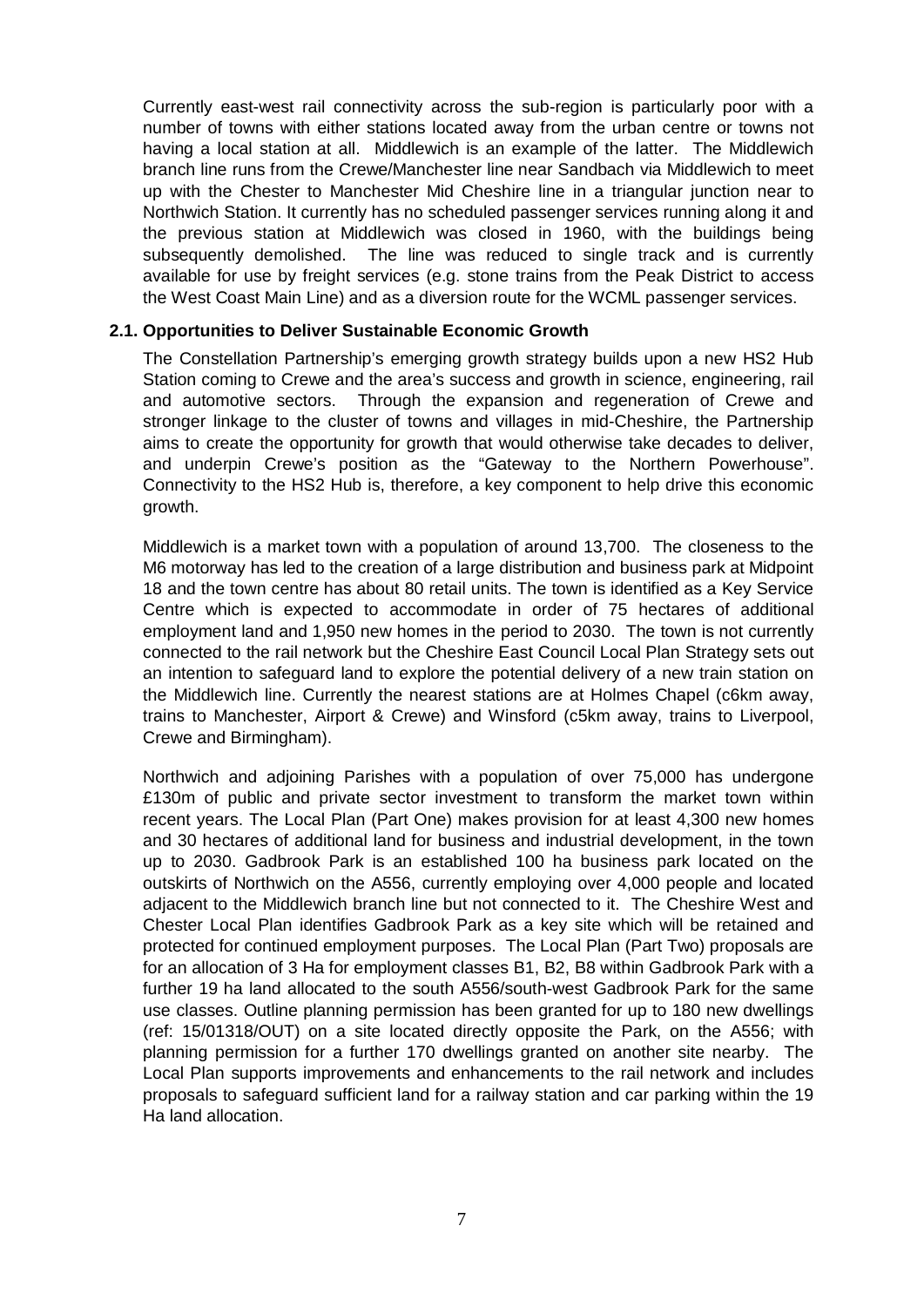

Source: CTP Ltd, Land South and Southwest of Gadbrook Park, Junction Modelling Assessment

Provision of passenger services along the Middlewich line on to the Mid Cheshire Line opens up the opportunity for a large area to benefit from direct access to the Crewe Hub by rail. This includes Northwich, Knutsford and Middlewich together with the smaller villages along the Mid Cheshire Line. This access to the Crewe Hub would not only provide access to HS2 fast services (especially to London and Birmingham) but also a wide range of WCML and regional services thus significantly expanding the opportunities for rail commuting and business trips. At the same time a new station at Gadbrook Park would open up the ability for rail commuting to the business park, which suffers from significant peak road congestion at the moment, as well as giving businesses on the park direct access to Crewe Hub by rail.

#### **2.2. Interfacing with Crewe, Chester and Manchester**

This study will need to take into account emerging work on the HS2 Crewe Hub, particularly with respect to available platform capacity and any pathing constraints prior to HS2 Phase 2a, during construction of Phase 2b and post completion of Phase 2b. This study will also need to take into account issues and work being undertaken by Cheshire West and Chester Council on proposed improvements to track capacity east of Chester station, including proposed improved facilities at the station, given its role as a key hub in the sub-region. The study will also need to take into account congestion between Stockport and Manchester and consider the emerging findings of the South Manchester Rail Network Assessment & HS2 Preparedness work being undertaken by TfGM.

#### **3. Study Objectives**

The study will comprise a programme of review, analysis and investigation to understand the opportunities for running passenger rail services along the Middlewich line and the options and interlinkages with enhanced passenger services along the Mid-Cheshire Line. It expected that this work will be undertaken in a manner that is recognised by the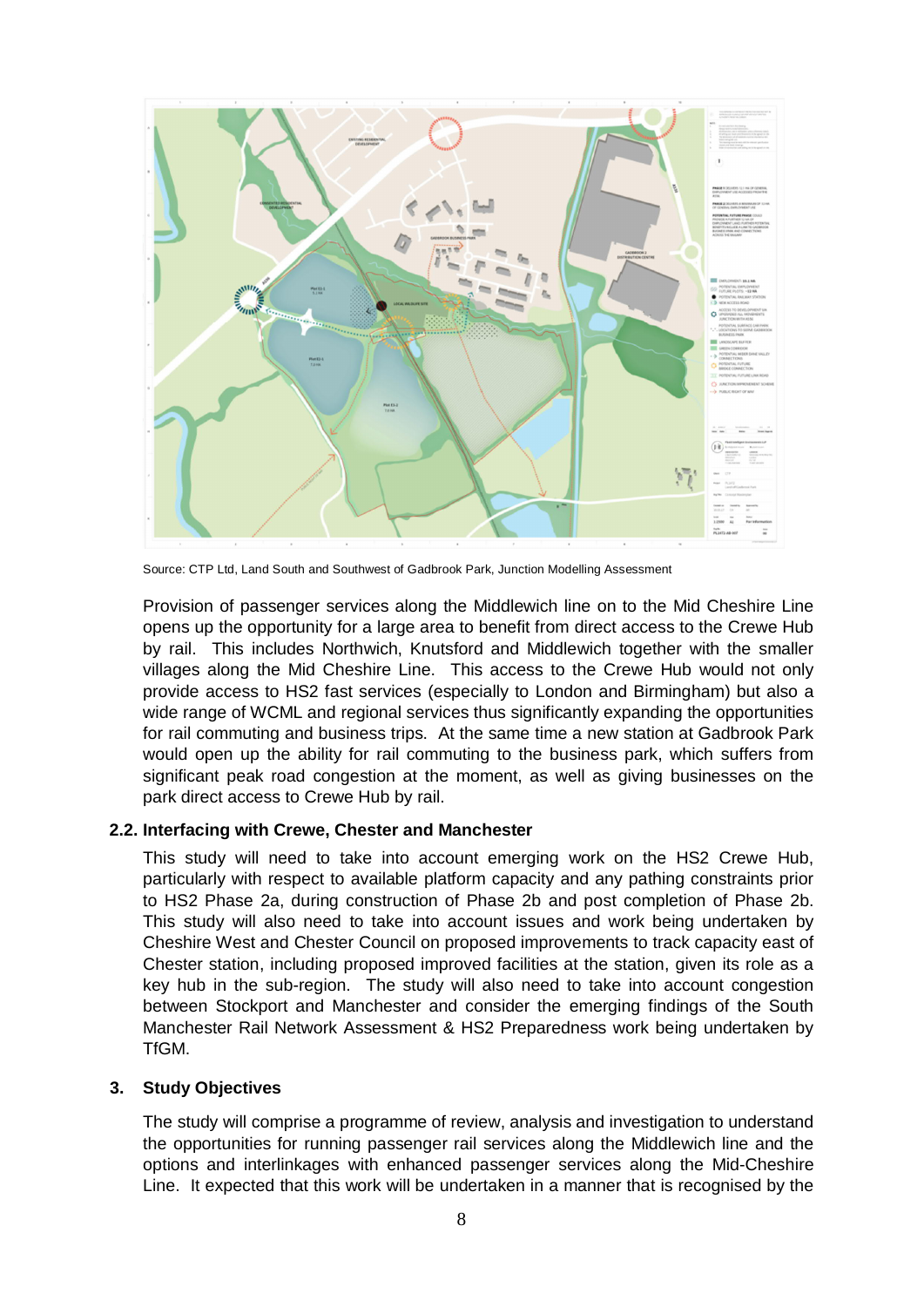rail industry (e.g. MOIRA, WebTAG, TEMPRO) and in line with the Government's new approach for rail enhancement schemes. It is not envisaged that this study will produce SOBCs but rather determine whether there are potential solutions for which one or more business cases would be worth developing subsequently. Study outputs should be prepared in such a manner as to allow inclusion within a future SOBC.

The appointed consultant will be required to provide a coherent, evidence-based analysis of the strategic issues, the opportunity to address these issues and a summary of key transport and wider benefits that would accrue from the delivery of the interventions. It is expected that the study will also provide a coherent and evidencebased assessment of the potential impacts, costs and barriers to each option. The timing of delivery of options should take account of the delivery phases for HS2 as this is expected to impact on the local network during periods of train path re-assignment and blockades. The key periods are:

- 1. Before 2027 pre arrival of HS2 Phase 2a to Crewe
- 2. 2027 to 2034 during construction of HS2 Phase 2b
- 3. Post 2034 following opening of HS2 Phase 2b

The objectives of the Commission are to:

- · Identify and assess options for running passenger services on the Middlewich line, linked to the potential for improving passenger services along the Mid Cheshire railway line to support the continued economic growth of the area including:
	- o Assessing the potential and feasibility for new stations at Gadbrook Park and Middlewich, including a market analysis and a broad assessment of the scale and location of stations;
	- o Assessing and forecasting the potential levels of demand for the services taking into account demand from the introduction of new stations at Middlewich and Gadbrook Park and potential demand arising from unlocking development as a result of the introduction of the passenger services;
	- o For each of the two objectives above, the gross and net impacts must be illustrated, to provide a clear understanding of the extent of transfer and abstraction of existing demand (and travel patterns, such as use of Northwich station switching to Gadbrook station) and revenue in addition to the residual demand and revenue that will be generated;
	- o Identifying the destinations and service patterns which would support the assessed levels of demand;
	- o Identifying infrastructure capacity constraints that would need to be addressed to deliver the identified passenger service options;
	- o Understanding the interactions with platform availability at the Crewe Hub and current and proposed services on the Mid Cheshire Railway Line, including access to other key destinations (e.g. Chester, Stockport and Manchester);
- Set out key components, key constraints and high-level infrastructure cost estimates, including operating costs of the identified passenger service options and any implications for subsidy for each identified option;
- · Assess the timing of key opportunities with regard to current rail franchises and the delivery of HS2; and
- · Identify the services and associated infrastructure requirements that would be worthy of further consideration, providing the analysis and an evidence base (including economic business case) to help justify future development of a Strategic Outline Business Case.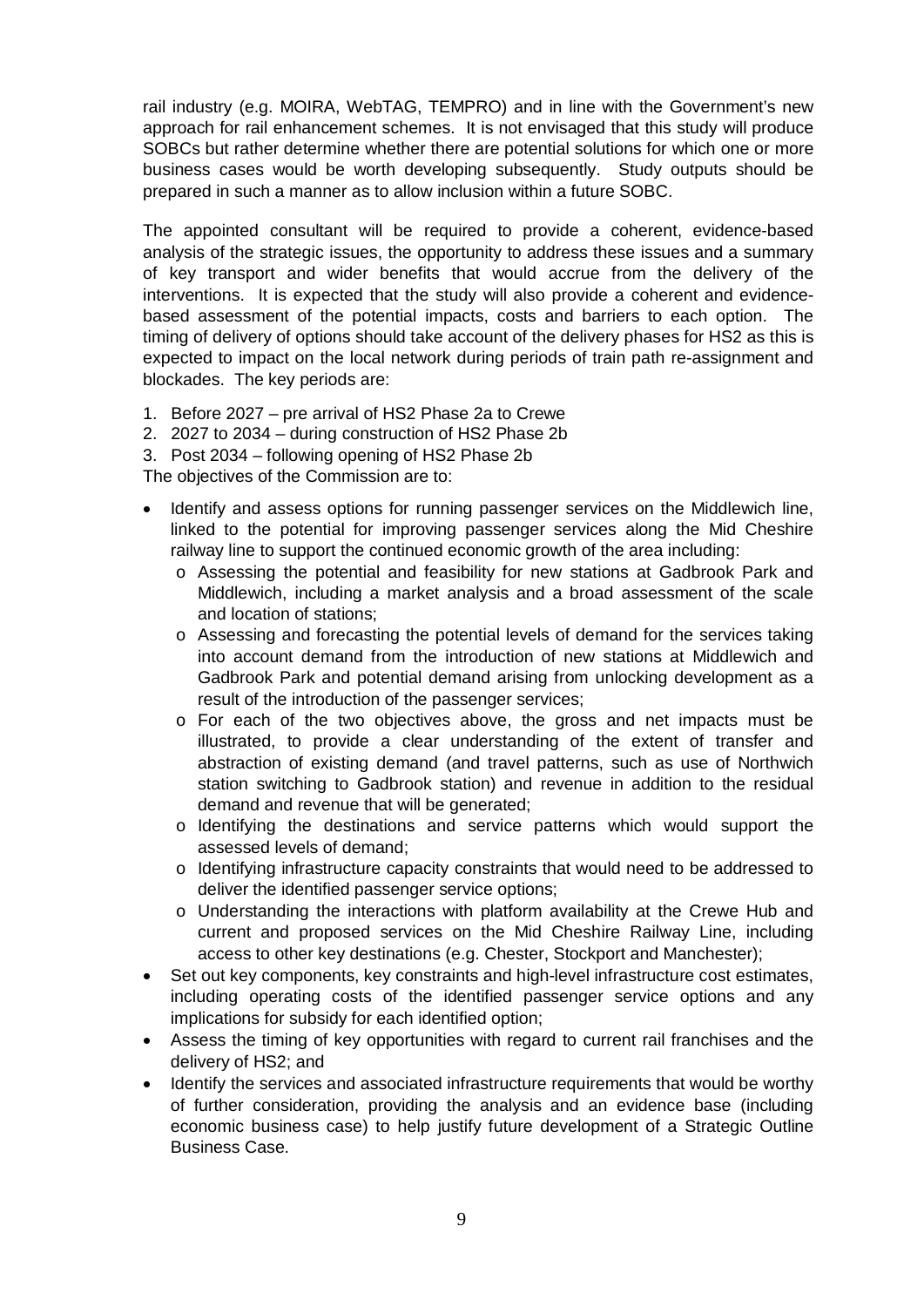# **4. Study Deliverables**

- 1. A technical report which presents a high level overview of the options for intervention. This should include the strategic objectives, local context and expected strategic outcomes which would be delivered by delivering each option. The report will derive a long-list of options taking account of the existing infrastructure, service patterns, local demands for rail travel (current and future) and franchises. The long-list should be developed from a comprehensive review of the existing evidence base, input from key stakeholders, and consultant's original thoughts. The consultant should liaise with the South Manchester study steering group to seek consistency of output (where possible). Each option within the long-list should be assessed, at a high level, to enable comparison of options against a set of key performance metrics, which are expected to include cost, timescales, barriers to implementation etc. The consultant will need to develop an appropriate assessment framework and agree this with the client group; and
- 2. A technical report setting out the sifting and appraisal process, the results of the process and recommendations for any options to be taken forward for business case development.

# **5. Study Management**

The client comprises the following organisations:

- Cheshire & Warrington Local Enterprise Partnership
- · Cheshire East Council
- · Cheshire West & Chester Council

Day-to-day management of the study will be carried out by a client group comprising officers of the three organisations. The Client Senior Responsible Officer is Philip Cox, Chief Executive of the C&W LEP, and the Client Project Manager is Roy Newton, Transport Coordinator of the C&W LEP

A working group will be established comprising officer representatives from the client organisations plus DfT, Network Rail, TfGM and Merseytravel. It is envisaged that this would meet monthly during the study.

Although a considerable amount of the work is technical, we want to make sure that it is rooted in, and properly reflects, the views and aspirations of users of the railway, as well as other stakeholders, hence a wider stakeholder reference group has also been established. It is envisaged that this group will be convened three times over the course of the study: at the beginning to input into the draft brief, during the study to input local knowledge, and at the end of the study to consider the emerging conclusions.

The appointed consultant will be required to provide appropriate representation at these meetings; to help with engaging key stakeholders and producing summary meeting notes, and providing weekly progress notes. Meeting rooms will be provided by the client.

# **6. Tender Submission**

Tenderers must provide a full response to the requirements set out in this brief in no more than 30 pages including appendices, examples of previous projects and CV's. Proposals will need to be received by 12 (noon) on 2 July 2018. Any submission received after this time and date will not be considered. Bidders will be notified of the outcome via email within two weeks of this date.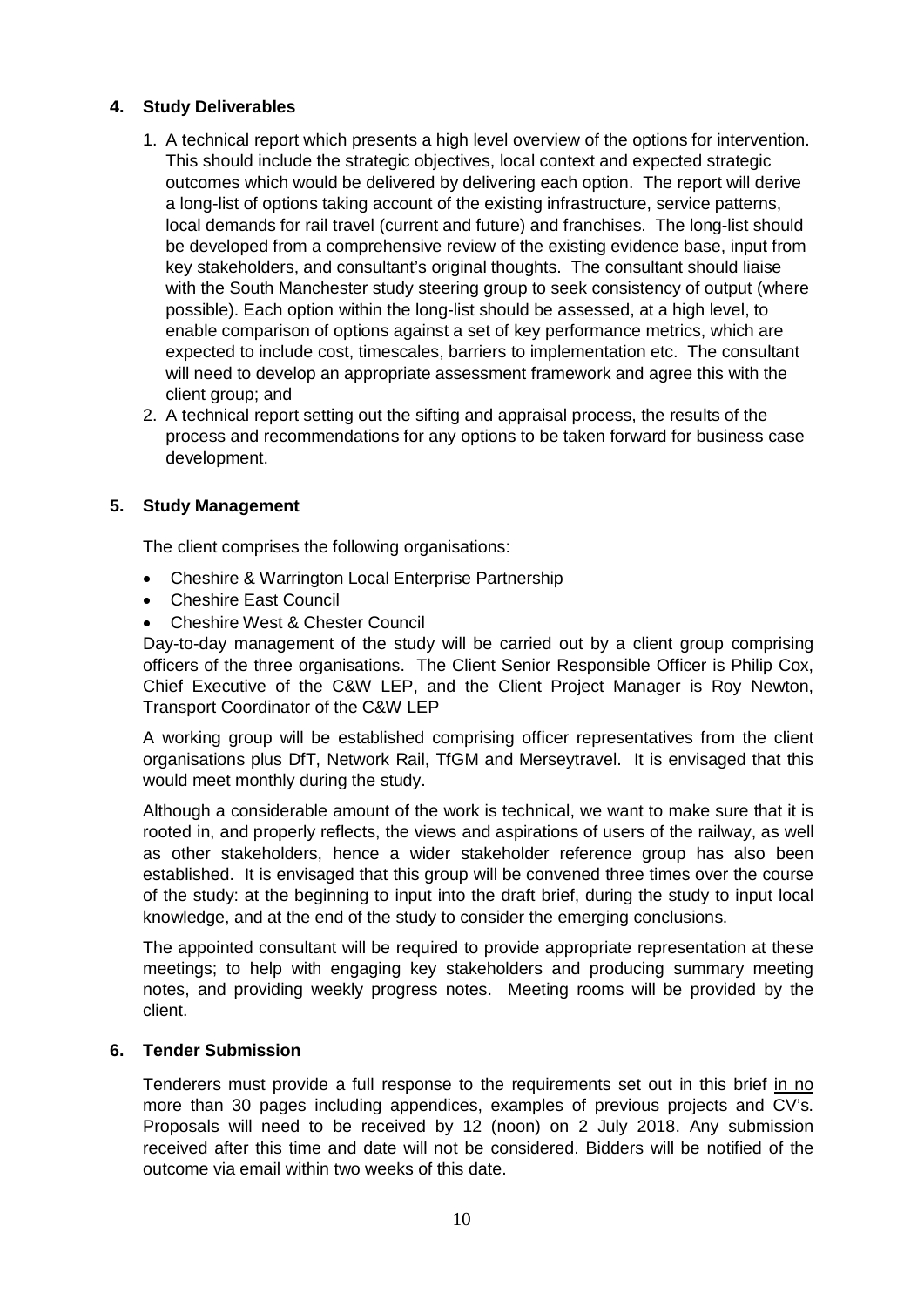Consultants wishing to tender for this Study are required to submit their tender documents via the Chest, not exceeding a file size of 10Mb.

The tender submission should include a full technical and financial proposal which should contain comprehensive information about the consultants' qualifications and expertise, the approach which would be adopted, the staff who would be employed on the project, the proposed study programme and the fees to be changed.

Particular information to be presented should include the following:

#### Proposal for carrying out the Services

The tender submission should describe in detail how bidders would complete and present the outcomes of the tasks outlined above, identifying any additional tasks they feel would be appropriate in developing these activities.

Proposals for keeping the client informed of emerging findings and changing risks to the project.

The work would constitute a resource for the Client to carry out future business case development. It is important that any data and modelling can be used in future either by the Client, the consultant responsible for its development or other consultants that might be appointed by the Client for specific tasks. It is important that any evidence and the outcomes of any modelling and data should be readily accessible for use. Copies should be supplied of spreadsheets and output files from any modelling work in a format that can be used for future development of SOBCs.

#### Qualifications and Experience of the staff

The tender document should include the names of a designated project manager and key study team members together with a brief description of the qualifications and role to be played by each member of the team.

Details should be included on the technical and project management experience of the project team with respect to work on a similar scale and degree of complexity.

Details of the proposed location of the project team should also be provided. The curriculum vitae of each member of the team should be provided as an appendix.

#### Breakdown of Costs and Staff Inputs

The tender submission should contain a breakdown of the costs and expenses for the stage 1 study. All prices quoted should be in pounds sterling  $(E)$ , Value Added tax (VAT) should be excluded.

A breakdown of staff time inputs should be provided and a summary of time and costs for each member of the study team.

The tender should also indicate the rates that would be charged for any additional work which may arise during the commission.

#### Sub Consultants

The tender submission should contain details of any sub consultants the Bidder would intend to employ for any of the tasks within this commission, including details on how any sub consultants would be managed and arrangements for checking the quality of work carried out by any sub consultants.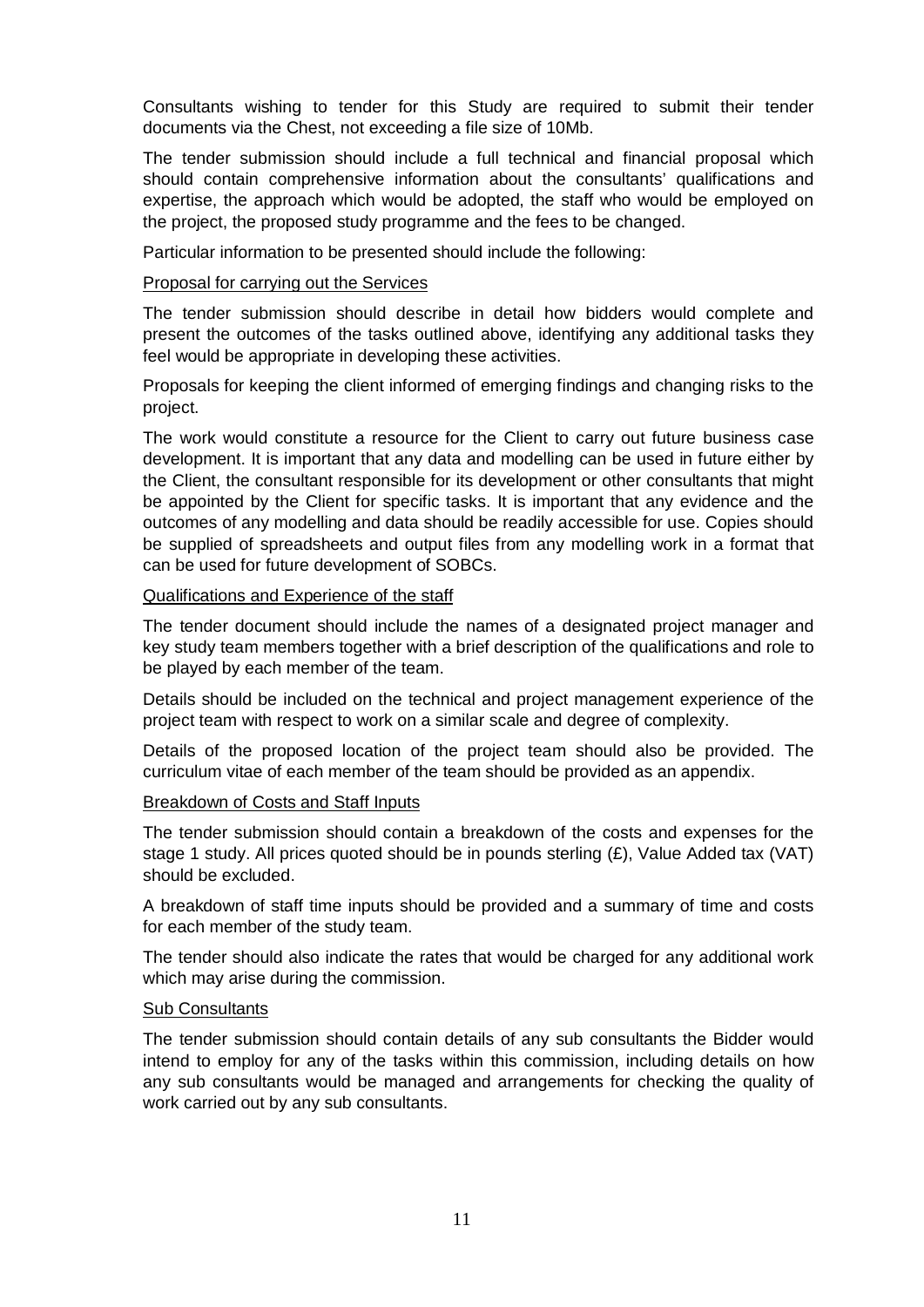# Timetable

| <b>Stage</b>                    | <b>Date</b>  |
|---------------------------------|--------------|
| Finalisation of the brief       | w/c 4 June   |
| <b>Invitation to Tender</b>     | w/c 11 June  |
| Deadline for Tender Queries     | 22 June      |
| Deadline for Tender Submissions | 2 July       |
| <b>Assessment of Tenders</b>    | $w/c$ 2 July |
| <b>Award of Tender</b>          | Mid July     |
| <b>Commencement of Study</b>    | Late July    |
| <b>Completion of Study</b>      | Late Nov     |

# Evaluation Criteria

Scoring of Tenders will be undertaken in accordance with the Warrington Framework and on the basis of:

- · Quality 70%
- · Cost 30%

All tenders received will be considered based on the information submitted in the tender. The tenders will be evaluated upon the criteria shown in the table below.

| <b>Assessment Criterion</b>                            | Weighting   |
|--------------------------------------------------------|-------------|
| Understanding of the brief                             | 10          |
| Methodology                                            |             |
| Proposed methodology                                   | 25          |
| Compliance with requirements of brief<br>$\bullet$     | 5           |
| Programme and Risk Management                          |             |
| Proposed programme                                     | 5           |
| Risk management approach<br>$\bullet$                  | 5           |
| Proposed Team                                          |             |
| Technical capability and experience of nominated staff | 5           |
| Time commitment of project manager                     | 5<br>5<br>5 |
| Time commitment of senior staff                        |             |
| Appropriateness of resource<br>$\bullet$               |             |
| Price                                                  | 30          |
| Total                                                  | 100         |

The lowest tender cost (Grand Total £) will be awarded the full 30% for Price and all other Tender costs will be divided into the lowest tender cost, multiplied by 100 and then weighted at 30% by multiplying by 0.3.

The remainder of the criteria will be assessed on the basis of the scoring matrix below with the appropriate weighting then applied.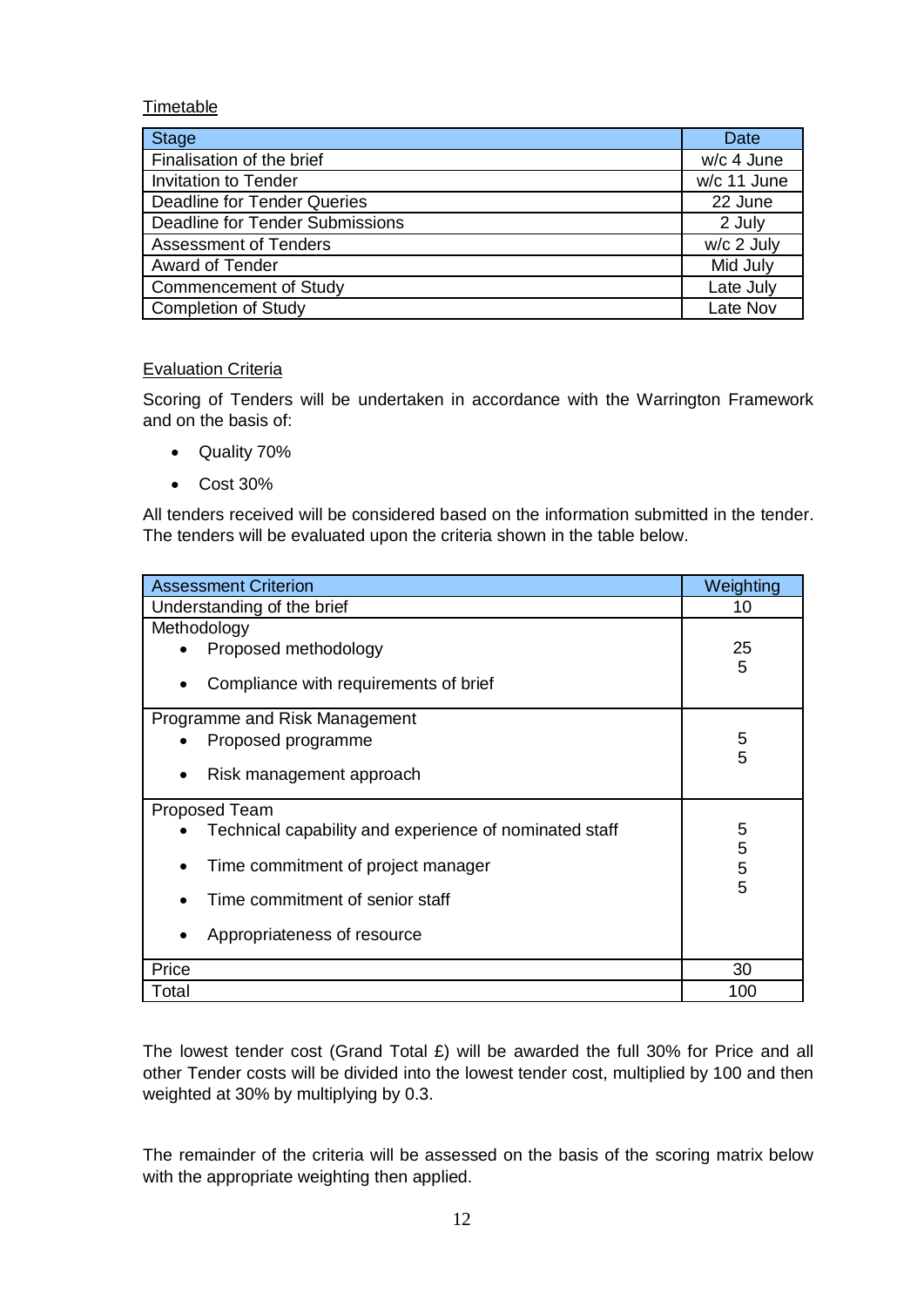| <b>Score</b>   | <b>Category</b> | <b>Documentation</b>                                                                                                 | <b>Detail</b>                                                                                                                          | <b>Suitability</b>                                            |
|----------------|-----------------|----------------------------------------------------------------------------------------------------------------------|----------------------------------------------------------------------------------------------------------------------------------------|---------------------------------------------------------------|
| $\Omega$       | Unsatisfactory  | Not addressed                                                                                                        | No relevant detail<br>provided                                                                                                         | Unable to<br>assess<br>suitability due to<br>lack of evidence |
| 1              | Poor            | Major deficiencies<br>and response only<br>minimally addresses<br>the question                                       | Little relevant /<br>qualified detail                                                                                                  | Little evidence<br>of suitability                             |
| $\overline{2}$ | Partial         | Partial satisfaction<br>response covers<br>some aspects of the<br>question but with<br>some deficiencies<br>apparent | Contains some<br>relevant detail, but<br>response is incomplete                                                                        | Some evidence<br>of suitability                               |
| 3              | Satisfactory    | Questions addressed<br>in full, but response<br>provides only basic<br>responses                                     | Complete but basic                                                                                                                     | Sufficient<br>evidence of<br>suitability                      |
| 4              | Good            | Questions addressed<br>in full and response<br>contains a good level<br>of detail                                    | A good level of detail<br>which evidences that<br>the organisation has<br>the capability to meet<br>the requirements                   | Good evidence<br>of suitability                               |
| 5              | Excellent       | Questions addressed<br>in full and response<br>contains an excellent<br>level of detail                              | An impressive level of<br>detail which clearly<br>evidences that the<br>organisation has the<br>capability to meet the<br>requirements | Excellent<br>evidence of<br>suitability                       |

A capped fee will apply. The fee shall include all expenses including, but not limited to, travelling, subsistence and other disbursements in the delivery of the scope of services. This will include all support that the client might require to support or defend an adjudication event with a third party. No additional fees will be charged as this will fall as part of the scope required for delivery of the project. Any extraordinary expenses required by the client will be reimbursed on invoice substantiation and verification basis.

The consultant may also propose to carry out the whole of the services in accordance with the terms of the Framework Agreement for an alternative payment structure. The client reserves the right to accept or reject the alternative payment structure.

The fee shall remain valid for three (3) months from the "Service Proposal required by" date

The funding partners have identified a maximum budget of £60,000, however it should be noted that as part of this Competitive Tender the partners are looking to achieve maximum value and efficiency savings as part of this exercise.

# Award of contract